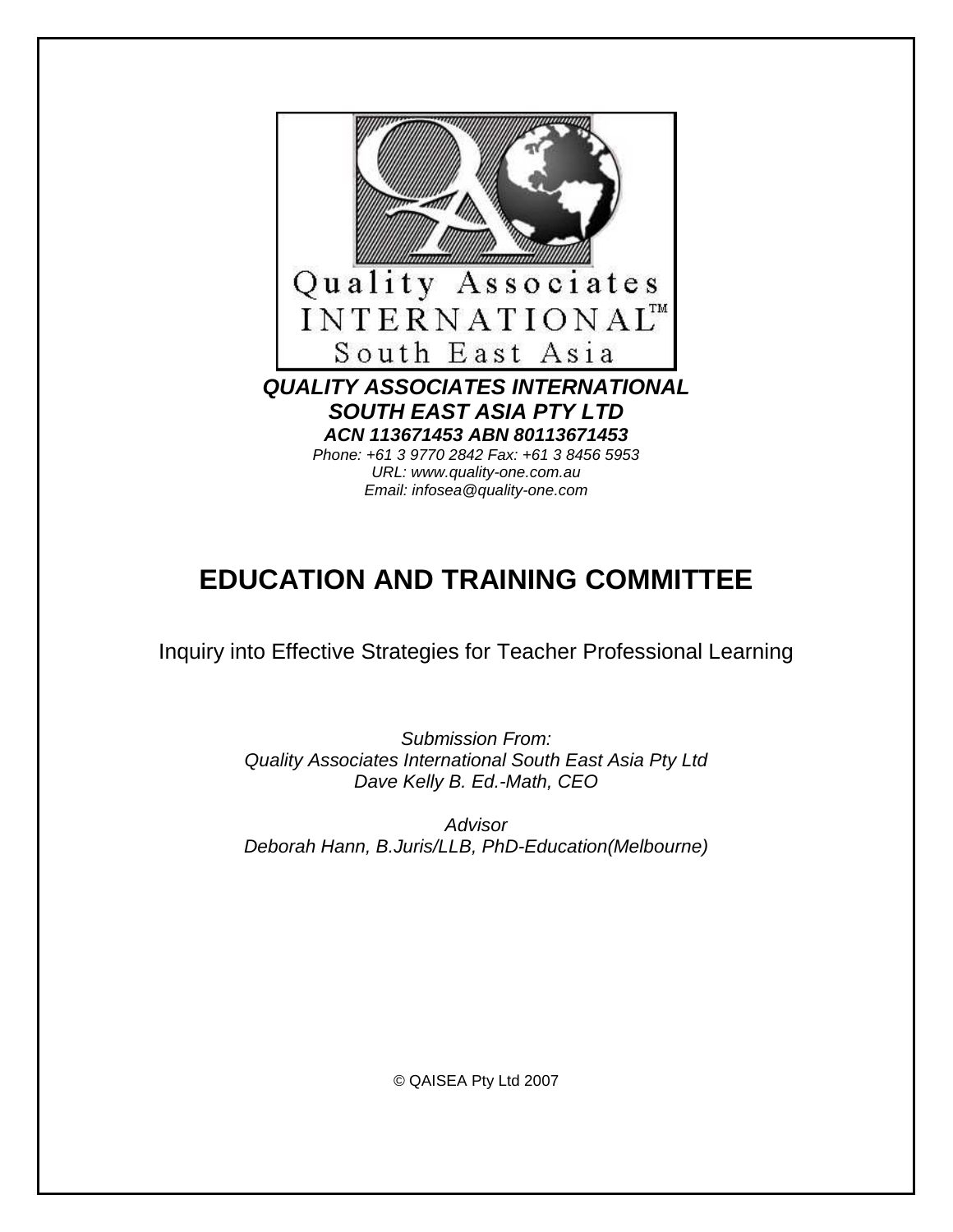

# **Contents**

| The relationship between ongoing professional learning for teachers and teaching expertise8        |  |
|----------------------------------------------------------------------------------------------------|--|
|                                                                                                    |  |
| Which factors will support high quality professional learning for teachers, including learning     |  |
| methods and environments for the development of professional knowledge, and the pedagogy           |  |
|                                                                                                    |  |
|                                                                                                    |  |
| National and International trends and innovative initiatives regarding ongoing professional        |  |
|                                                                                                    |  |
|                                                                                                    |  |
| How best practice in ongoing professional learning for teachers can be delivered into schools      |  |
|                                                                                                    |  |
|                                                                                                    |  |
| The potential for greater cross-sectoral links between industry, training institutions and schools |  |
|                                                                                                    |  |
|                                                                                                    |  |
| Gender issues in the delivery of ongoing professional learning for teachers. 19                    |  |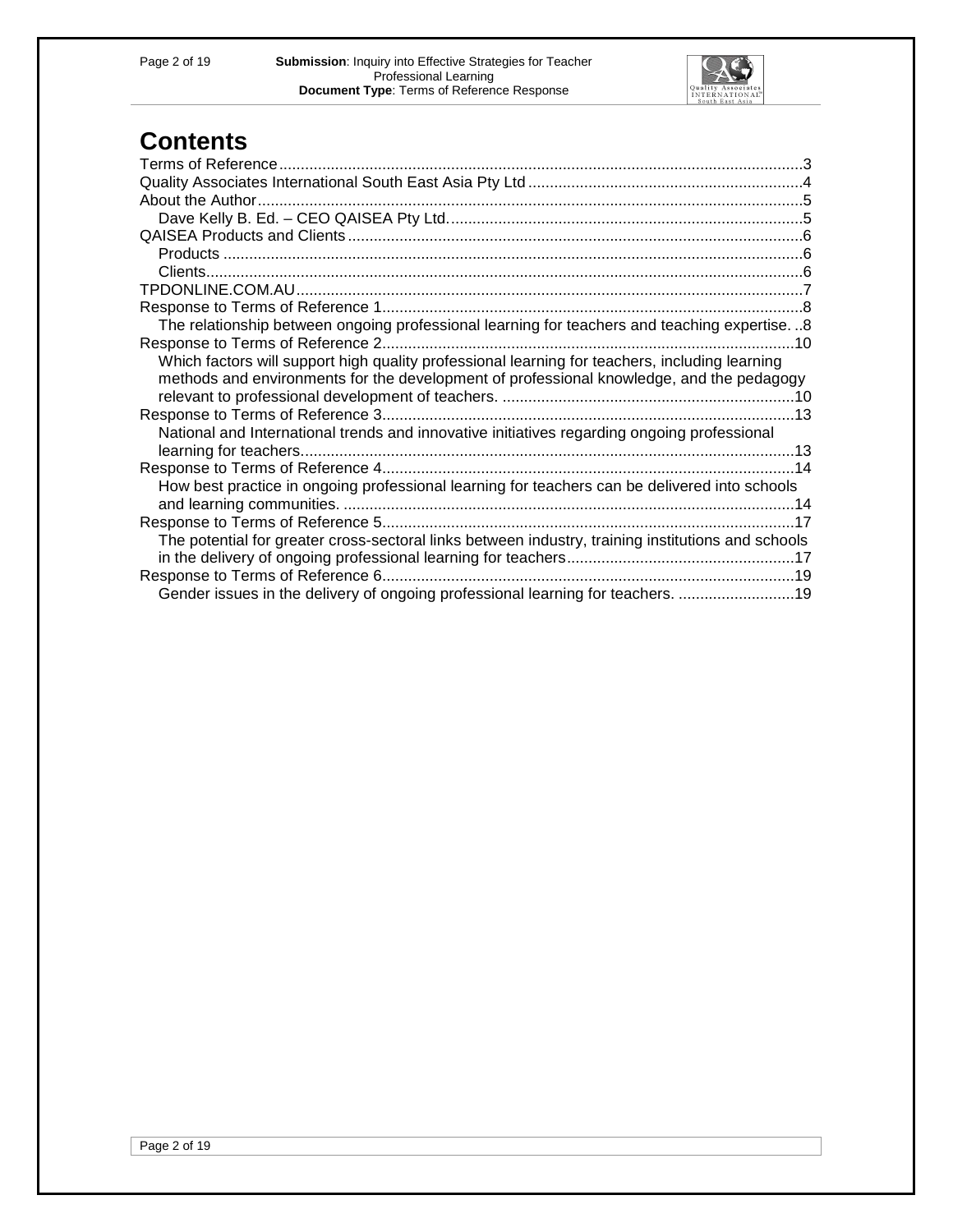

# **Terms of Reference**

- The relationship between ongoing professional learning for teachers and teaching expertise.
- Which factors will support high quality professional learning for teachers, including learning methods and environments for the development of professional knowledge, and the pedagogy relevant to professional development of teachers.
- National and International trends and innovative initiatives regarding ongoing professional learning for teachers.
- How best practice in ongoing professional learning for teachers can be delivered into schools and learning communities.
- The potential for greater cross-sectoral links between industry, training institutions and schools in the delivery of ongoing professional learning for teachers
- Gender issues in the delivery of ongoing professional learning for teachers.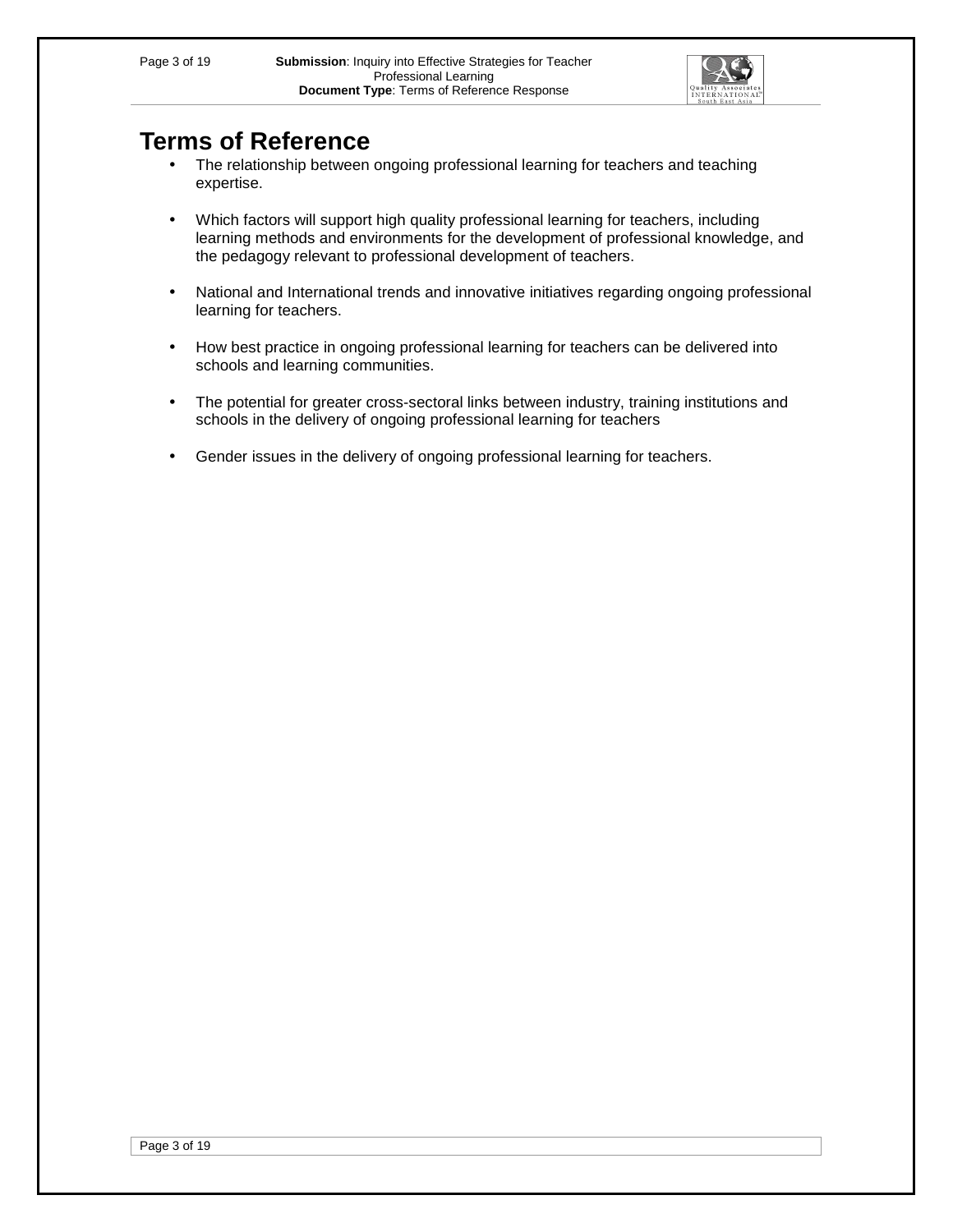

# **Quality Associates International South East Asia Pty Ltd**

Quality Associates International South East Asia (QAISEA) Pty Ltd was established in 2004 and grew from the over 18 years experience of Dave Kelly who has been involved in education, training and development in many industries during this period. Dave, the CEO of QAISEA has extensive experience in developing both electronic process applications and online training tools for over 15 years.

QAISEA has trained in various industries both in Australia and overseas. During this time it has developed its Integrated Training Program (ITP) which involves the development and delivery of enterprise, association or industry training and education requirements. The process works through a systematic series of steps involving course criteria, course measureables, existing course data and assets, delivery methods, course parts, participant measurements, storyboarding and asset creation.

Courses are created on the basis of three key outcomes based on completion, competency and excellence. Based on the knowledge criteria of the course completion criteria is set, assessment criteria and tasks created, competency and excellence levels set, training effectiveness metrics defined, and procedures for non compliance of course requirements created and maintained.

Delivery methods can include one, some or all of learning types creating a blended training solution including online training, computer based training, face to face tutorial training, text based study, practice by example and mentoring. Assessment can include examinations, projects, text based responses including essays and short answers. Our online examination system delivers a unique question and answer set, question and answer criteria assessed by subject matter experts online.

Reporting can be set to participants, industry, enterprise and association wide gap analysis identifying weaknesses and strengths in the knowledge base leading to effective future courses and training effectiveness to set standards.

All programs have a feedback loop back into the training course from outcomes of the current course set leading continuous improvement in training delivery and development.

QAISEA sets up, delivers, monitors and maintains training and training systems in many topics over many industries in all training methods in particular online learning management systems and tutorial face to face training.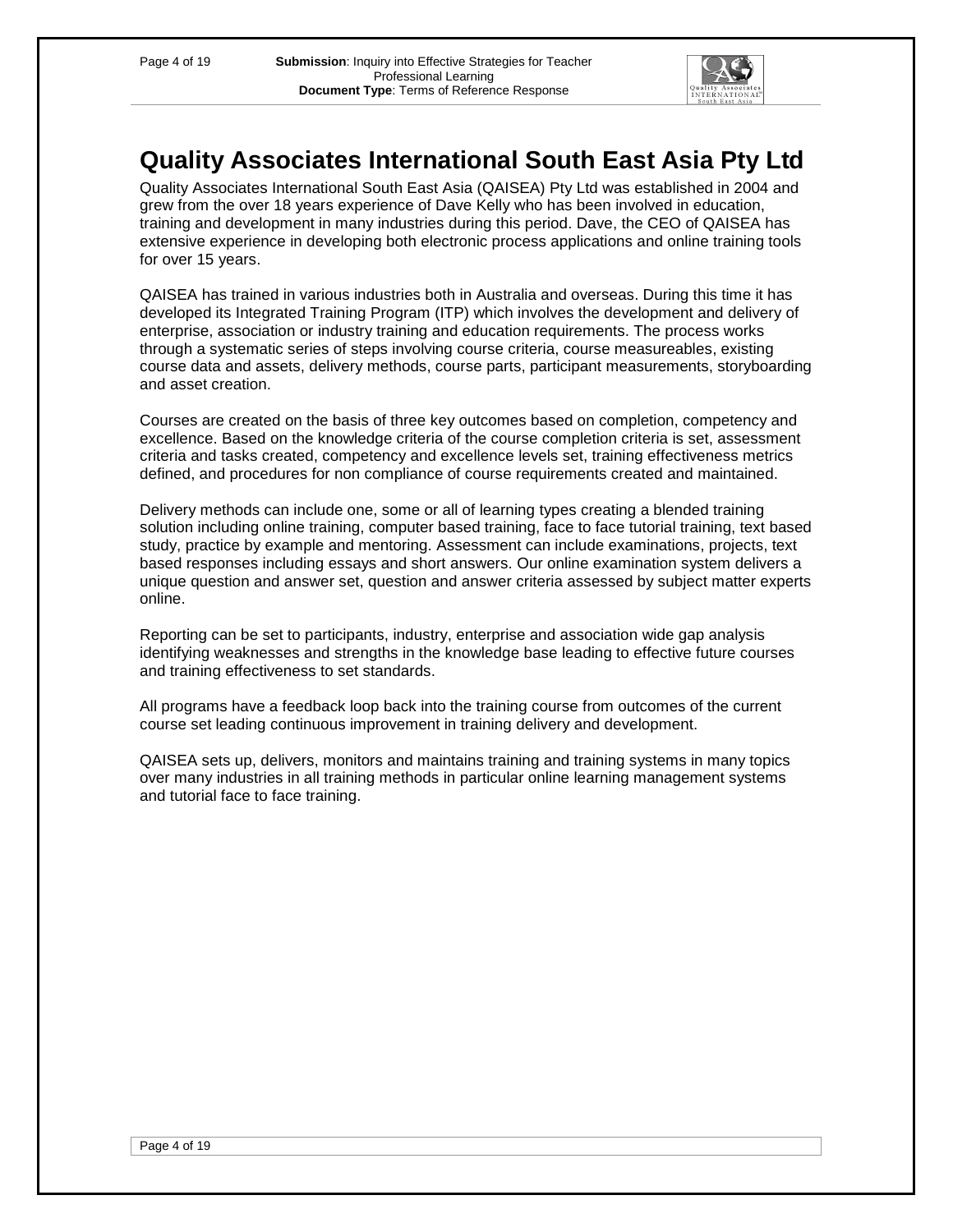

# **About the Author**

# **Dave Kelly B. Ed. – CEO QAISEA Pty Ltd**

Has been working in the quality industry since 2000 in association with Quality Associates International Inc. He heads the South East Asia office based in Melbourne Australia and has provided training, integrated training programs, consultation and solutions development since 1996 through his own company and now exclusively through QAI Inc and QAISEA Pty Ltd. The company provides expertise and direction in Electronic Process Management, Software and Systems Development and Integration and 8 Disciplines, Six Sigma and Training and Assessment Management Systems for companies such as Ford Motor Company, Bristol-Myers Squibb, Angus and Robertson, Air International, Robert Bosch Australia, Dana Automotive, National Australia Bank amongst others. Dave regularly provides consulting in industries such as Education, Automotive, Pharmaceutical, Retail, Banking and Service industries.

His formal education is in Mathematics obtaining a Bachelor of Education in Mathematics in 1988. As head of Quality Associates International South East Asia Pty Ltd he is a member of the AOQ and works closely in developing tools and training with QAI USA and expanding QAI quality tools throughout his region.

His teaching includes the following workshops for QAI and QAISEA: 8D, EPM, FTA, SPC(Intro), Six Sigma and Process Improvement and assists in FMEA, DVP, and APQP and is currently working towards his certification in Six Sigma and developing workshop content for further courses in the QAI and QAISEA schedule. He has been training in education and industry using blended learning methods for nearly 15 years.

Dave is currently heading programs including tpdonline (Teacher Professional Development Online) at www.tpdonline.com.au , qaiseaonlinetraining.com, www.bpdonline.com.au, integrated training program methodologies and integrating a virtual classroom to online courses all through a training and assessment management system methodology.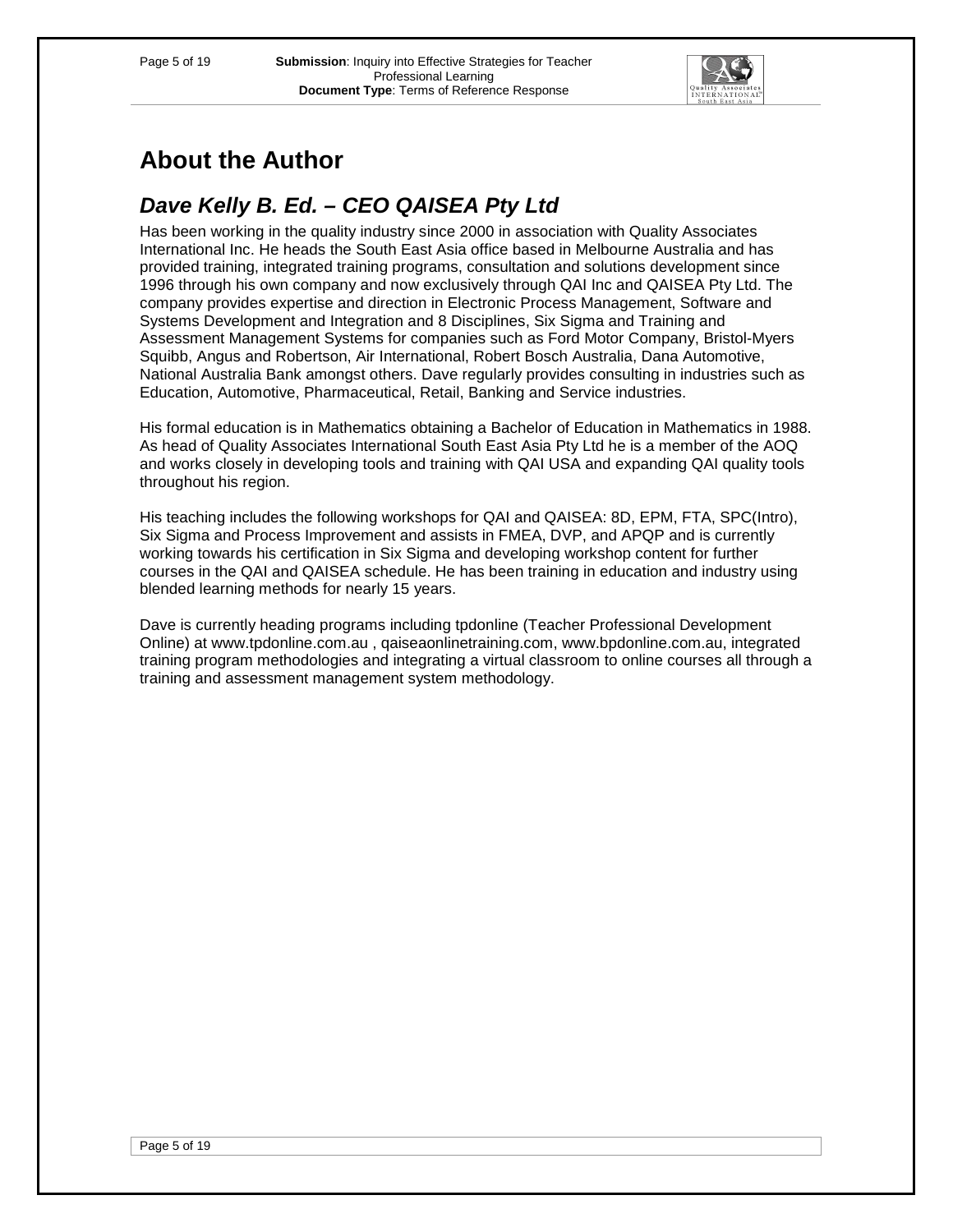

# **QAISEA Products and Clients**

# **Products**

Current and in development

- tpdonline.com.au
- Six Sigma White, Yellow, Green and Black Belt Training CBT (Quality and Continuous Improvement Methodology)
- **EPM** Electronic Process Management
- FMEA Online Training (Failure Mode and Effects Analysis failure prevention tool used in process and manufacturing design)
- **Six Sigma Virtual Classroom**
- **Integrated Training Programs**
- e8dOnline
- **EXECOMS** (Corrective Action Management System)
- **Win SPC software**
- Training and Training Development over several industries including education, financial, manufacturing, legal and pharmaceutical.

# **Clients (Australia)**

- ACL, AFDA, AIE, Air International, Alias Wines, Angus & Robertson, Arvin Meritor, Autoliv
- **Bax Global, Bosch, Bridgestone, Bristol Myer Squibb**
- Claddagh Jewellery, Computelec, Cooper Standard, CPC Auto
- DAIR Industries, Dana Australia, DataNet WinSPC, Delphi, Denso, DMG Industries
- **Ford Australia, Fraser Jeffrey Finance, Futuris**
- Griffiths & Berrens
- Harley-Davidson, Harricks Lawyers, HB Fuller, Hella, Henkel, Honeywell Turbo **Technologies**
- **Intel**
- **Lumen**
- Mahle, Merino Snug, MHG, MTM Auto
- National Australia Bank, Norma Pacific, NRE
- **•** One Steel, Optus
- **•** PBR, Pilkington
- **Royal Australian Navy**
- Siemens VDO, Smorgon Steel, Somers School Camp, Sweater Works, SWS Australia
- Tenneco
- **VICBET**
- $-ZF$
- And
- Various secondary schools private and government in Victoria and around Australia developing intranet sites, training and integration of technology in the classroom.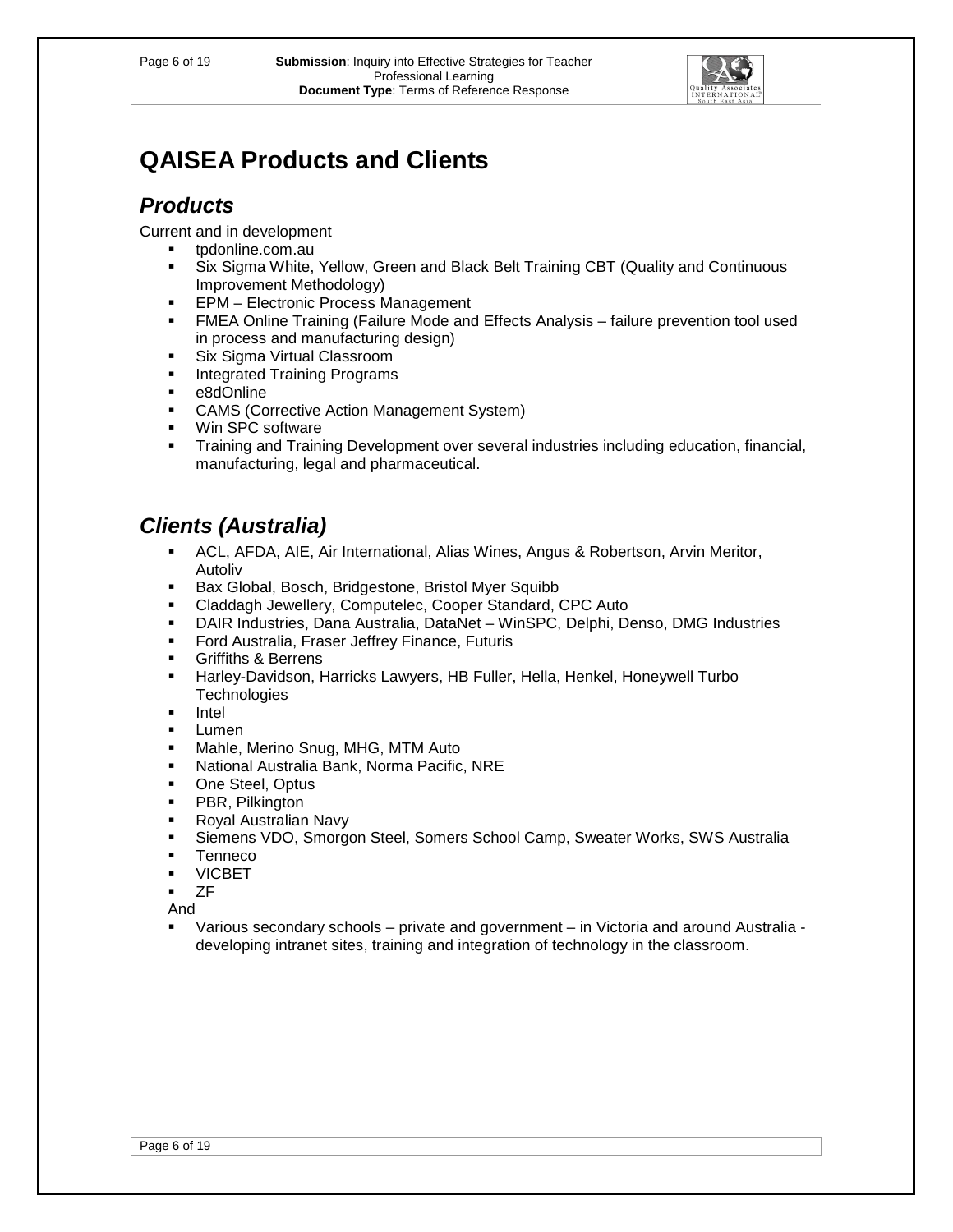

# **TPDONLINE.COM.AU**

## **Teacher Professional Development Online**

The online professional development portal for teachers, administrators and teaching professionals.

First courses due for release October November 2007.

- Teachers professionally develop when time is available
- No need for staff to leave school
- Reduce emergency teaching loads
- Continued access to materials over 12 months
- Track hours studied
- Authors and schools receive remuneration
- Certificates Issued
- Training Measured Courses Tracked
- Wide variety of topics

#### **Proposed Courses**

- Introduction, Intermediate and Advanced courses in IT applications
- Internet Applications MySpace, YouTube etc.
- Understanding Learning Difficulties
- School Administration
- Outstanding Classroom Activities
- Out of school activities
- Curriculum Based Development
- Great Lesson Plans at all levels
- Courses as requested by the educational users of the system.

#### **Call for Courses**

If you have a course or teachers and administrators at your school have a course contact tpdonline to set up online. All stakeholders in the course will receive remuneration.

## **Remuneration Available for:**

- **Course Authors** 
	- o Professionals
	- o Teachers
	- o Administrators
	- o Industry Specialists (SME Subject Matter Experts)
- Schools
- Professional Organizations

#### **Price**

All courses current proposed price at an educational rate of \$50+GST per hour per participant per course.

## **Development Kit**

A development kit is available for you to outline and create your course. TPDONLINE will use the kit to create the kit online and make the course available to the users of the online training system.

## **Contact**

Contact Dave Kelly at TPDONLINE on 9770 2842; direct on the mobile on 0409 808 236 or email on dkelly@quality-one.com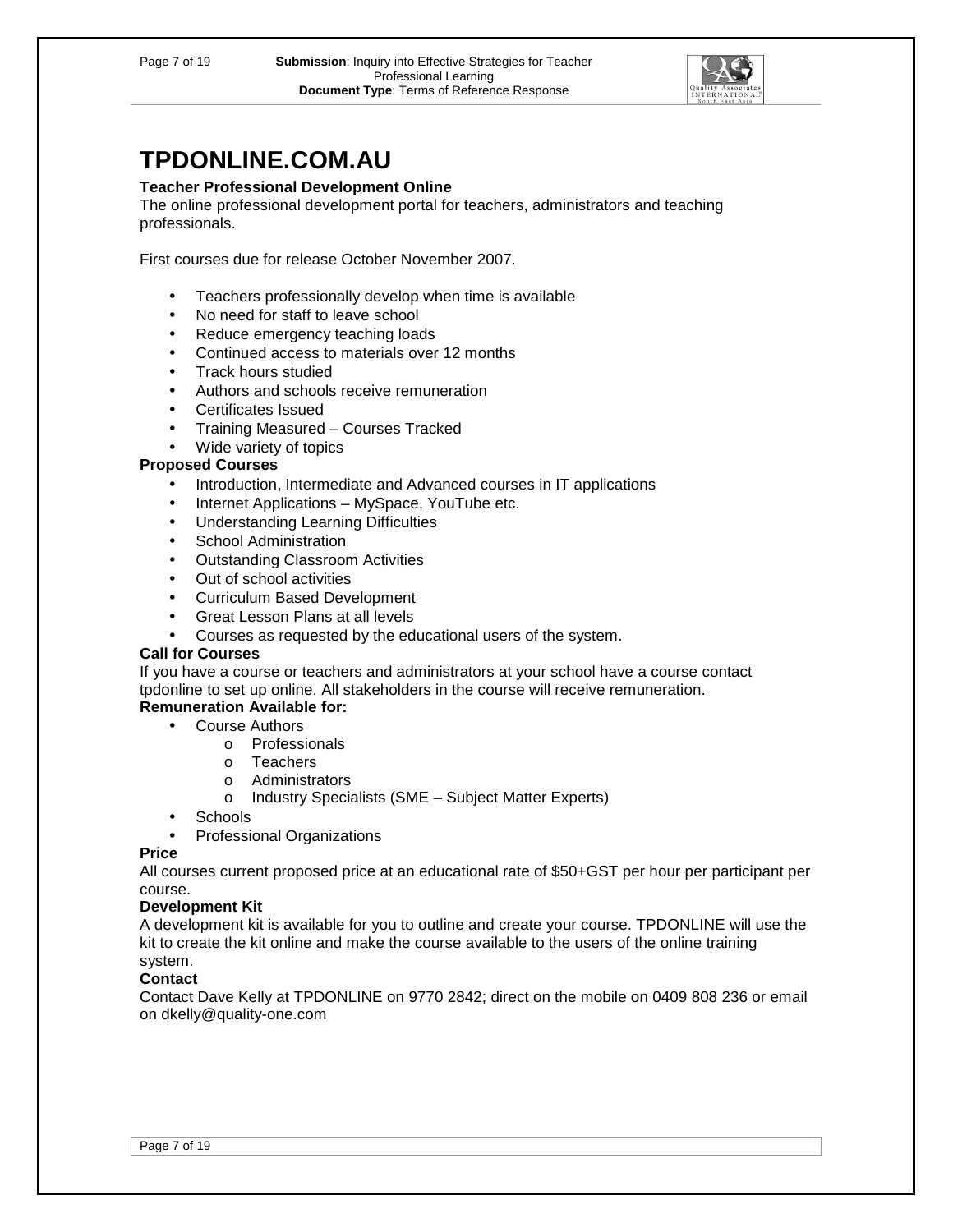

## **The relationship between ongoing professional learning for teachers and teaching expertise.**

Professional learning takes place when a requirement for training is generated by any one of the following:

- New Technology for example computers, the internet, MySpace, YouTube, Skype
- Change in process for example using and developing the school intranet
- Legislation and mandatory requirements either new or altered eg mandatory reporting
- Change in environment global warming and the school for instance
- Change in policy either government, industry, association or school based
- Change in personnel in the school example this can range from changes in administrative personnel, teaching personnel and students. Students will be constantly changing and the requirements of teachers will change on regular basis against the needs of the student body and individual students
- Higher than acceptable levels of failure in measureables and key performance indicators (KPI's)
- Changes in standards curriculum and promotion standards
- Changes in management direction
- Changes in the broader workplace minimum requirements to enter specific jobs post school.
- And so on…..

Teaching expertise requires measureables/KPI are based on the deliverables to their customer body - students, parents, government, universities and other educational institutions, the workplace or market place and broader community. The delivery of the requirements of customers is central to attaining an agreed level of expertise. The criteria for expertise will be defined by the activities and knowledge that the requirements.

In order for the teaching community to deliver requirements and attain an agreed level of expertise in delivery ongoing professional learning is required. Change within the school environment is constant down to the simplest level of the student body moving through the levels of the school and requirements of the students changing with each group. Learning difficulties, talented students, medical conditions, subject selection and all other individual differences will change for each group and the teaching body needs to adjust to the requirements to deliver. This can be achieved by either moving the appropriate teaching resource within the system (not always possible) or raising the level of understanding and expertise of the existing teaching resource which leads to ongoing professional learning.

The relationship between expertise and ongoing learning is a knowledge requirement matching exercise. This can be achieved by matrix approach. The results of the knowledge requirement matrix will lead to a gap analysis which will reveal the ongoing training requirements. Whenever the knowledge data or the requirement data changes then the nature of the delivery requirements of ongoing professional learning will change. This ensures that the professional development investment gives an immediate return on investment (ROI) for the school and associated communities.

Knowledge Inputs to the matrix include the current skills and skill level of existing staff whether by experience or certification. This is entered without prejudice to any requirement – all skills are listed. Requirements are all the requirements from all the customers that require some output from either the school, the results of knowledge transfer to the students in the school or the

Page 8 of 19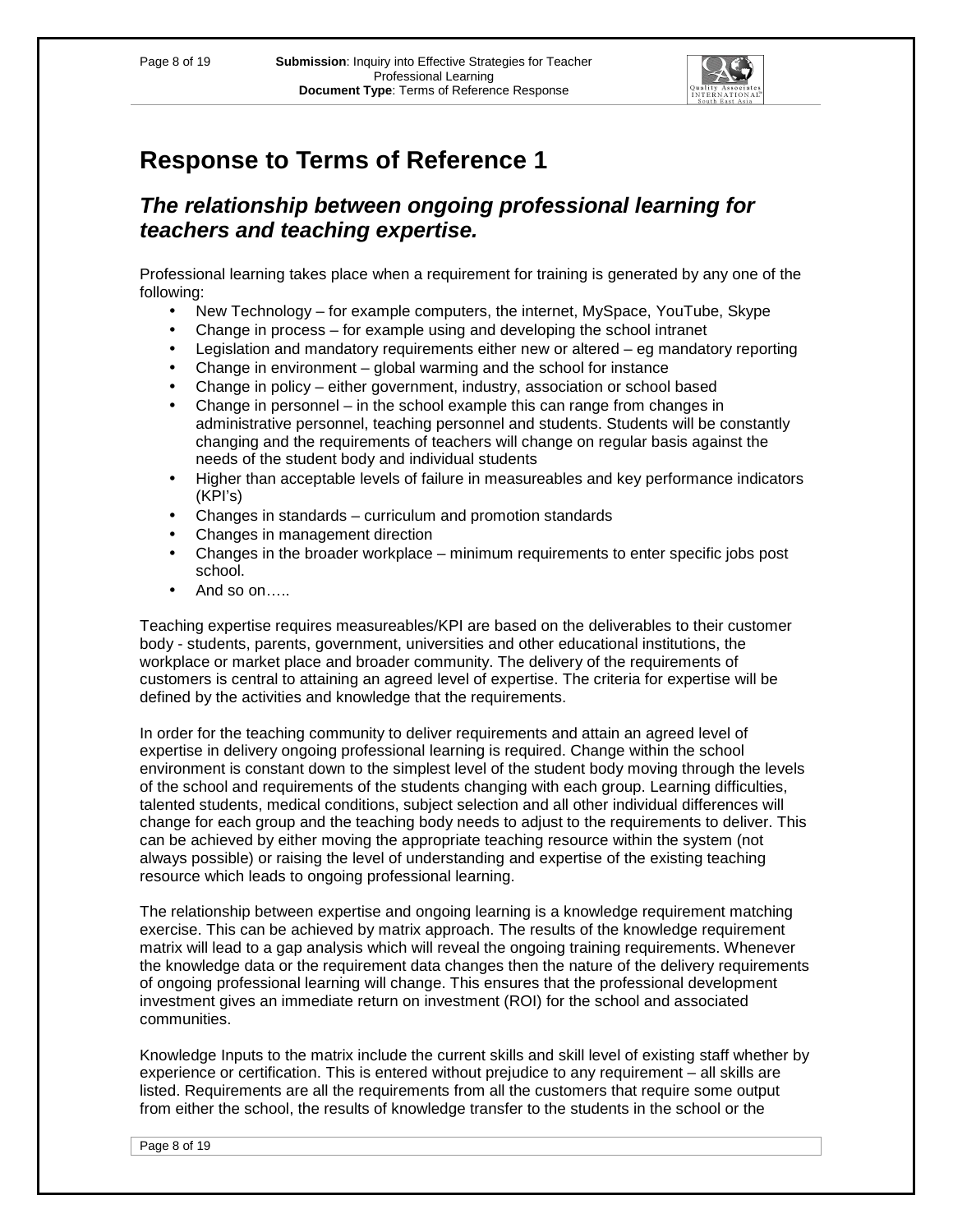

teaching staff. The matrix produces a gap analysis of the staff resource against the requirements. Occurrence and non compliance rankings can be added to the matrix to further identify the ongoing professional learning requirements and hence increasing the teaching expertise within the school community which will be altered the moment either staff resource or requirements from any customer changes.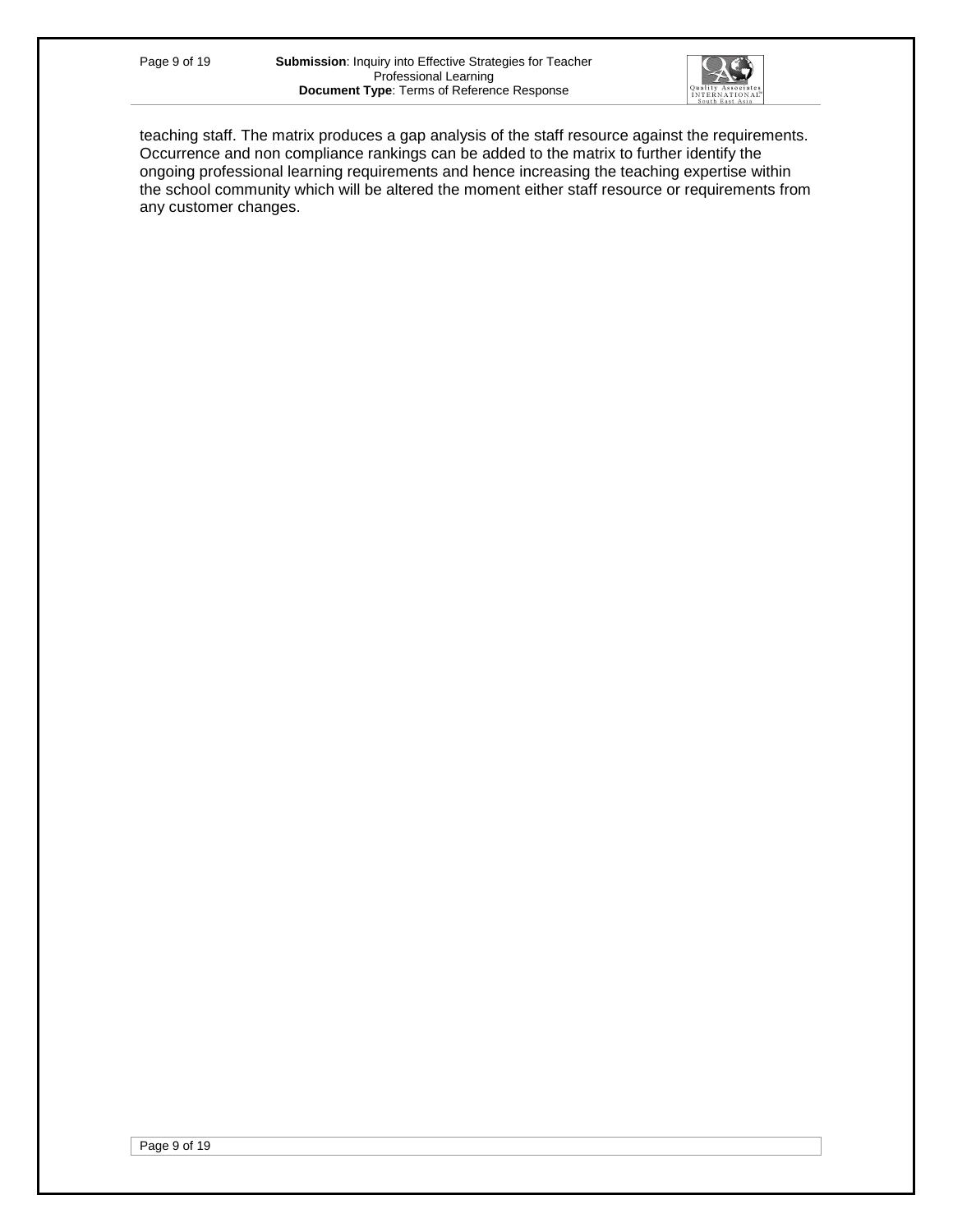

# **Which factors will support high quality professional learning for teachers, including learning methods and environments for the development of professional knowledge, and the pedagogy relevant to professional development of teachers.**

A number of factors will effect and support high quality professional learning for teachers and all have both input and outputs relevant to the professional development of teachers. Key to this is the notion of high quality professional learning which implies both directly and indirectly some form of measurement in the professional development of teachers – this measurement should not be of the participants alone but also of the training, the effectiveness of the training, and industry, and to some extent geographical, analysis of required areas of expertise displayed in the form of strengths and weaknesses at different levels of the education industry (industry wide, region wide, school wide etc) which in itself feeds back into the training creating a higher quality industry and professional development tool.

We hold the belief that "If you cannot, will not or do not measure it you cannot improve it."

## Key factors are:

- Ensuring professional development is not set to a completion exercise.
- Choosing the correct learning method for the materials and course
- Definition of course outcomes and ROI (Return on Investment) for both teachers and educational institutions
- Accessibility
- Affordability
- Measuring the understanding of materials
- Measuring the effectiveness of the materials and their delivery
- Feedback loops from metrics back into training materials and delivery
- Selecting the correct and accurate forms of measurement that comply with the repeatability and reproducibility of the system.

## Ensuring professional development is not set to a completion exercise.

When professional development is left to a completion exercise the danger is that a 'tick the box' mentality emanates from the process and all value add principles are compromised minimised or lost effecting return on investment. By setting the measurable criteria to completion only no valuable evidence can be produced on the quality of learning other than its volume. Defined measureables are required to ensure a high level of quality is obtained from the training, participant, participant's institution and the broader educational community perspectives. This is further outlined in 'Definition of Course Outcomes and ROI' and other outlines of measurable training activities.

## Choosing the correct learning method for the materials and course

Part of high quality professional learning is choosing the correct learning methods for both the materials and the course and further to the outcomes and ROI defined by the training. Computer based, online (e-learning), text based, practice by example, mentoring, tutorial classroom based and lecturing are all valid forms of delivery for learning but, content dependant, all have strengths and limitations. A practical skill does not necessarily warm to computer based or online or tutorial style of learning delivery but the theoretical side may do so. What is certain is that each professional development course will have components from a range of delivery methods. In all cases the approach should be a blended learning solution which uses all learning and delivery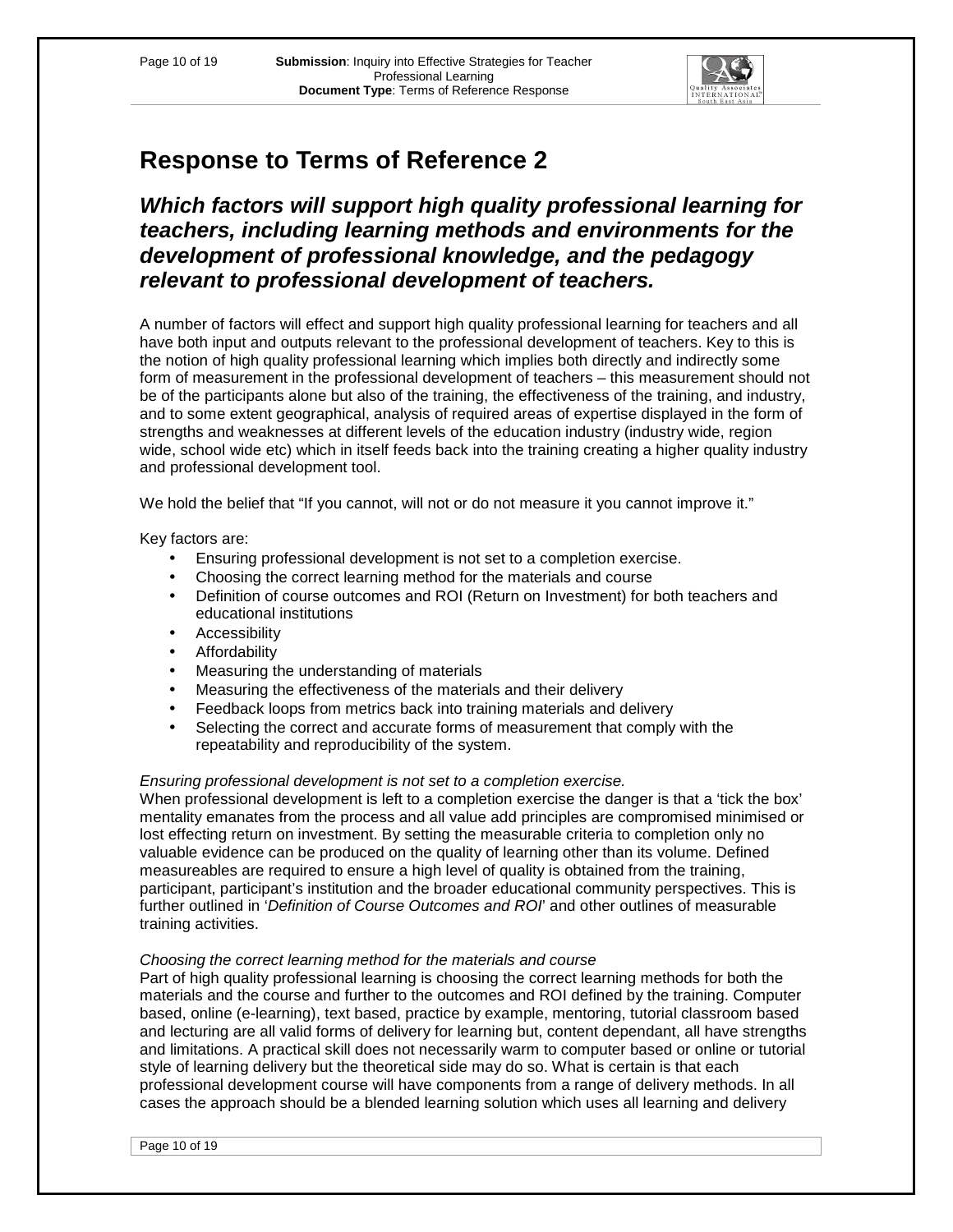

types. A blended learning model takes into account all facets of the professional development and may not necessarily use all learning and delivery methods but will use the appropriate levels of each.

## Definition of course outcomes and ROI (Return on Investment) for both teachers and educational institutions

Too often professional development courses are undertaken and developed without enough thought into post course outcomes (what the participants can do upon return to work) and ROI (what the participants are measured to have done or scheduled to upon return to work). In the teaching profession ROI is more of a qualitative than quantitative measurement as bottom line profit margins are not the general intention of participating in professional development. ROI can be measured in the teachers' ability for promotion, movement, re-employment and moving into industry while the institution can measure ROI as the ability to comply with regulations, the ability to offer new services, greater efficiencies, flexibility and productivity in staff activities where each needs to have some form of measurable upon participants return to work from the professional development.

## **Accessibility**

For teachers to be able to participate in professional development it must be accessible, readily available and relevant to the requirements of the teachers and the school. Professional development can be available in abundance but if it contains little or no relevance to the current, future or long term requirements of the institution and or participant it can be of little purpose. Relevant professional development courses need to be accessible to the school both geographically and from a timing perspective. This contains multiple relevance for schools given that the cost of professional development is greater than just the cost of the course as the absence of a teacher at the school also needs to be covered. In the case of accessibility courses need to be relevant and offered in formats that can deliver to teachers and educational institutions at the appropriate time. In short, teachers should do appropriate professional development when they require it not when it is convenient to deliver.

## **Affordability**

Professional development for teachers carries the added burden of dual cost, which is not required for most business, in that each time a teacher requires to participate in professional development a covering teacher needs to be considered. The luxury of taking a professional development course on a lighter day is not always an option given that accessibility does not penetrate for all teachers in all schools. Given that professional development is quickly becoming a requirement, (How many existing teachers teach in a world that was the same when they began?) affordability in a school's budget for professional development will be an issue. The key is how to deliver relevant, required professional development at high quality for a lower per unit cost when including the dual costs schools face.

#### Measuring the understanding of materials

Higher level quality in professional development has direct correlation to measuring it. It is simply not possible to say professional development is of a higher quality if there is no form of measurement beyond completion of the course. Measurement of participants is necessary to give them feedback as to their understanding of materials but this measurement also feeds into the level of clarity in the materials and delivery. This combined with the feedback on the course criteria displays training effectiveness. In selecting professional development teachers and educational institutions often have no clear direction on the quality or standard of the course. In order for higher quality to occur all facets of the course should be measured and recorded from participants understanding, course clarity, training effectiveness, expected ROI and so on.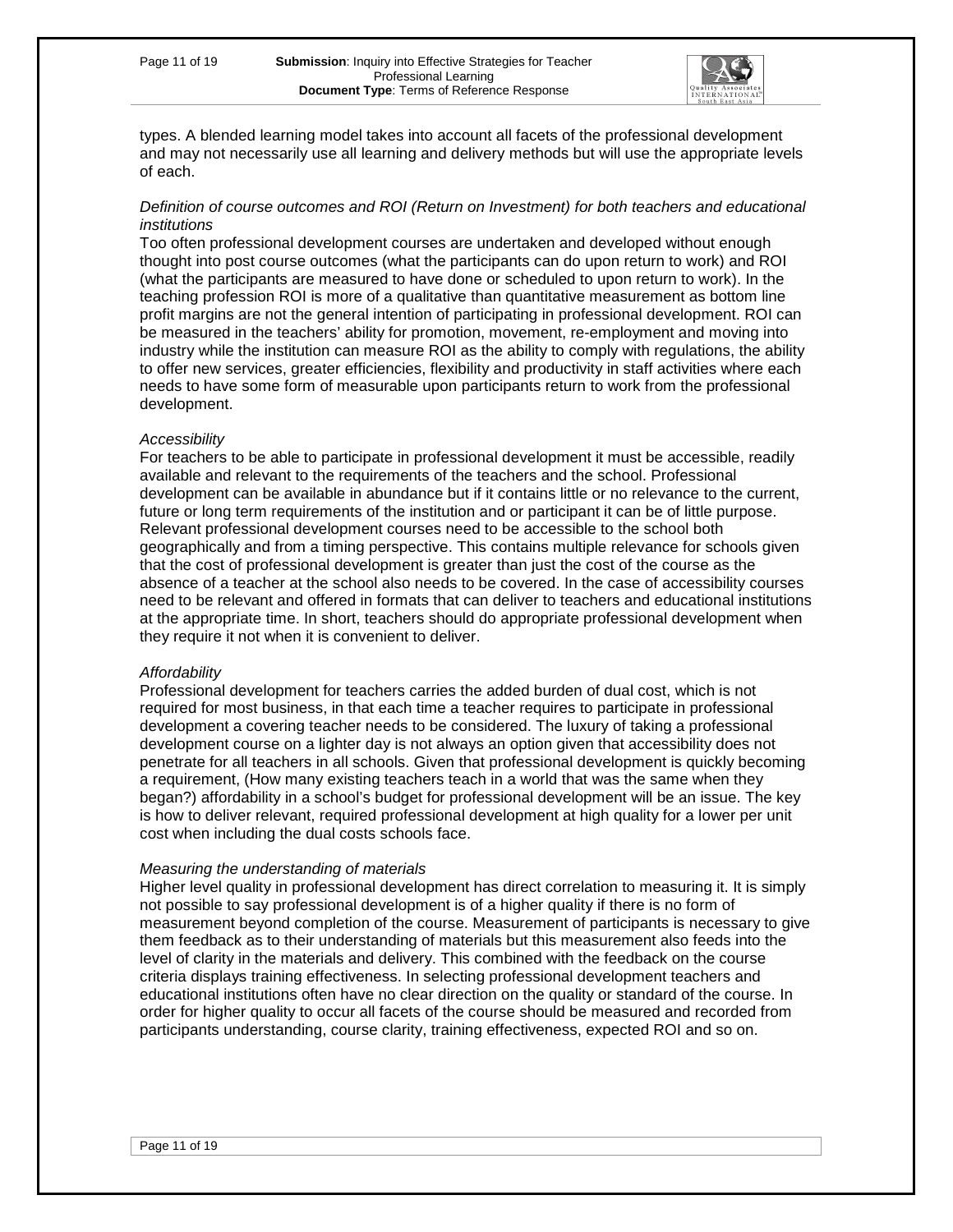

## Measuring the effectiveness of the materials and their delivery

To ensure continued high quality in a professional development course the effectiveness of the training needs to be continually monitored and measured with results fed back into the training. Feedback then creates updates into the training leading to higher quality delivery – continuous improvement. Measurements would include participant understanding, content clarity, course delivery, accessibility, availability, affordability, post course outcomes and ROI measureables amongst others. Measurements would also deliver industry, school and association wide, as well as geographic, quality measureables on professional development.

#### Feedback loops from metrics back into training materials and delivery

To create an environment of continuous improvement and higher quality delivery of professional development feedback loops on the metrics of the professional development are put in place and the results and recommendations update the materials, content and delivery of the professional development course.

#### Selecting the correct and accurate forms of measurement that comply with the repeatability and reproducibility of the system.

In short this is the consistency of assessment. An assessor will achieve the same result when assessing the same at different times and two different assessors will also achieve the same result assessing the same piece.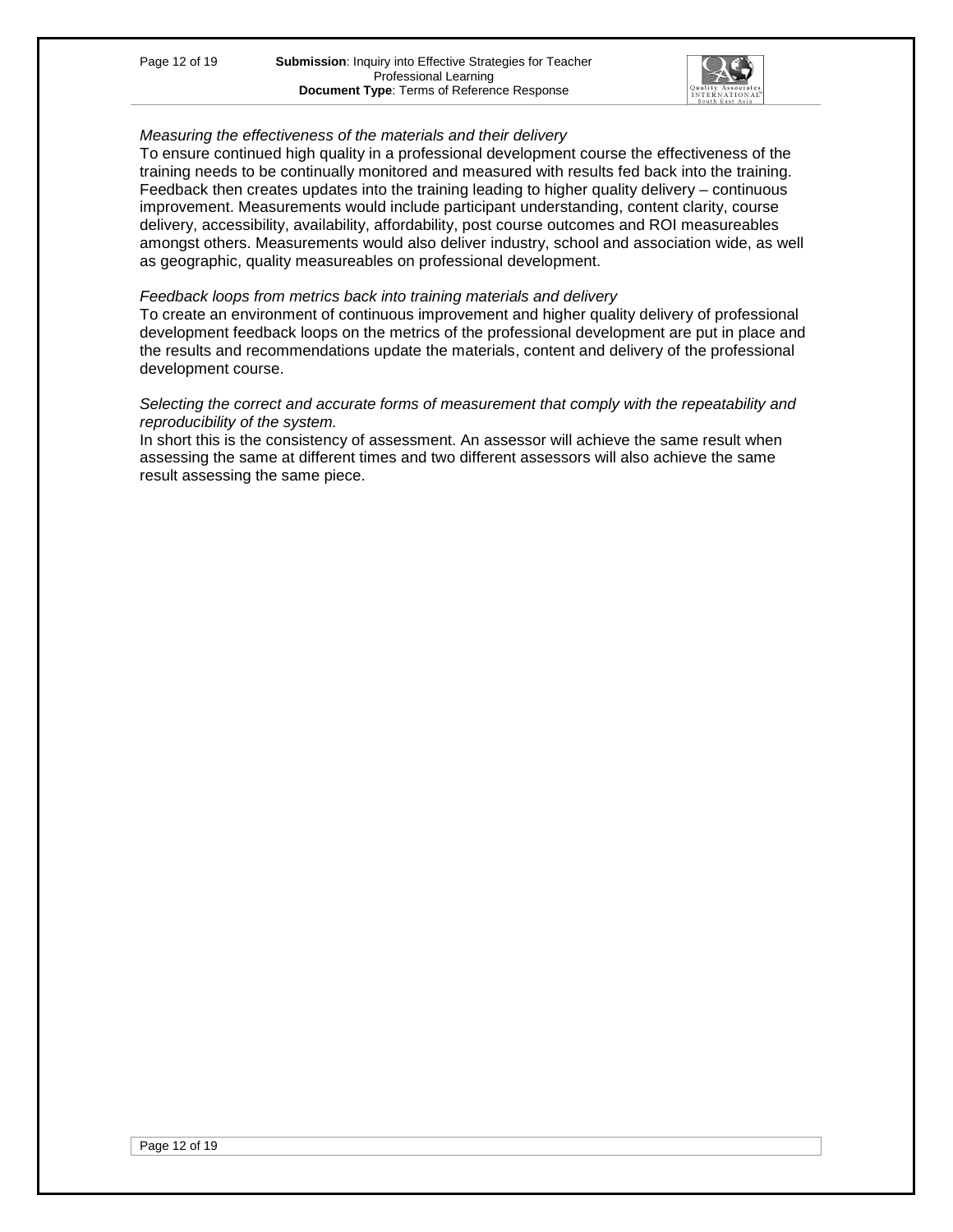

## **National and International trends and innovative initiatives regarding ongoing professional learning for teachers.**

Global trends are moving toward higher accountability in all areas in all industries including education. The investment required in the professional learning of teachers requires some return on investment on some level of measurement. The criteria in which education works under is not always as hard an fast as in industry and the levels of return can be measured in exposure, meeting regulatory requirements, potential delivery to the student body, potential delivery to the parent body, delivery of students into post secondary activities and achieving delivery of graduates into the public sector at appropriately required levels. This is essentially the voice of the customer requiring the education community to deliver and end product to their needs. A parent will require certain deliverables from the education system which may be different and or common to those of the public sector (ie work), tertiary education institutions (customers of secondary education), secondary education (customer of primary education) – all of which must be met by the relevant educational body.

Each deliverable within the education community – reporting, assessment, materials, equipment, school grounds, etc – all have expected levels of performance standards. Benchmarking against other regions and even from institution to institution is a key driver behind obtaining a higher quality education system – not unlike in the business world. However, it is impossible for all education institutions to offer all requirements for all courses to all people – it is impossible for any organisation. National and international trends are looking for alternatives and initiatives to deliver the increased expectations of the customer bodies in the education community. Enhancing links between education and industry is one such approach. Terms of reference 5 leads to this.

The national and international trend to building links between industry and the education community. In the UK since the 1980's, and now in its infancy in Western Australia and some ad hoc programs around the country which are generally local initiatives (University High School in Melbourne have a business program with links to biotechnology which finds teachers at the school delivering content to students with the aid of leading scientists), stronger links are being built and this directly effects the level of, funding of, and delivery of professional development for teachers relevant to the broader community. The UK is extremely mature. Nearly 2700 high schools have a direct link with industry and business through 11 "specialism" with the core curriculum still being central to the school's deliverables. Schools choose their own "specialism" and hence control the schools direction. This also has obvious links with local communities and is not always large corporate organisations at its centre – orchestras are linked with music programs for example. The range of activities and "specialisms" is diverse and now has a central NPO body set up to administer the program which delivers significant sums of money and expertise into the school, its development program, the teachers and hence the students through the "Specialist Schools and Academy Trust". (Source: ABC Radio interview – Professor Brian Caldwell – audio available through www.abc.net.au)

Innovative initiatives such as the "Specialist Schools and Academy Trust" deliver a high level benchmark in the delivery of professional development to teachers and hence improving the quality of delivery of the current body of knowledge in all fields. These types of initiatives can contribute significantly to an overall training and assessment management system that delivers professional learning to teachers while contributing to the all the inputs the system requires.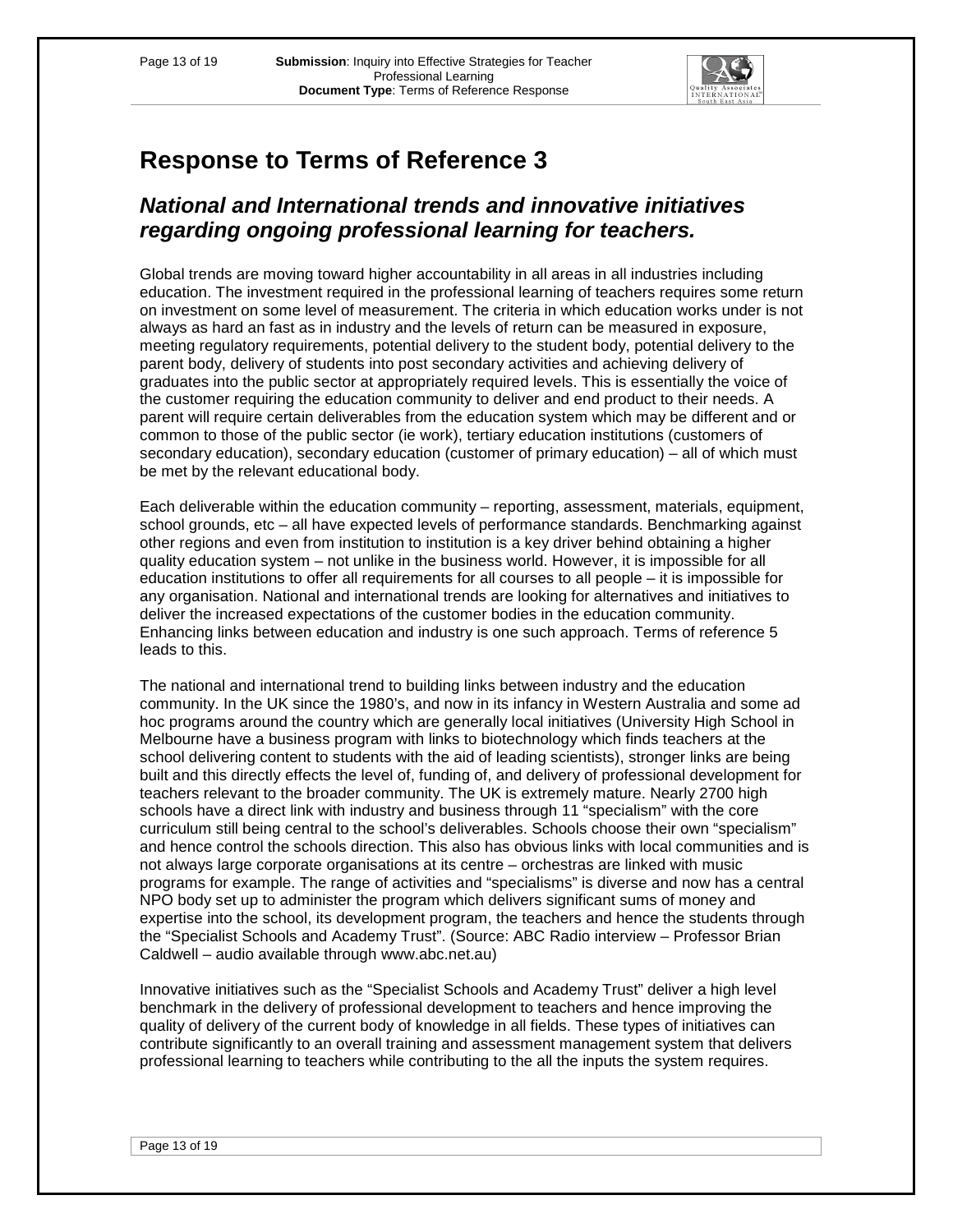

## **How best practice in ongoing professional learning for teachers can be delivered into schools and learning communities.**

Delivery of professional learning for teachers into schools and learning communities requires coordination in many areas including availability, affordability, reliability, capability, scalability, repeatability, recognisability, consistency, exposure, measurability and diversity through learning types amongst others. These criteria should lead overall teacher professional development into a standardised training management system with certification that is recognized in all industries and regions.

Current practice in delivering professional learning for teachers generally involves spasmodic and random advertising by professional development deliverers and in school co-ordinators of professional development leading to equally spasmodic and random results. There is no register of professional learning other than teachers' resumes and certificates of completion leading to an unknown deliverable of the quality of the professional development and the level of understanding and return on investment. As equally unknown is the industry wide statistics on the understanding of required obligations and compliance in changing conditions for teachers. In each school it is doubted that a matrix of teaching qualifications, professional development learning and required obligations by teachers and schools exists. Best practice should deliver a co-ordinated approach in delivery, results, compliance and reporting leading to professional development qualifications that are recognizable and transferable throughout schools, the education industry and other industries.

Best practice should deliver a co-ordinated approach to professional development into schools and learning communities through:

## **Availability**

Course and development opportunities need to be available on a regular basis over a wide geographical region. Dissemination of information on high priority knowledge requirements for teachers need to be available and deliverable as demand, need and regulation requires. Current organisation would indicate the opposite – courses are created and then the participants need to find the course and be locked into its availability. Current best practice is leading toward a blended approach to delivery allowing for real time involvement in materials and development while blending other learning types through geographic and enrolment analysis allowing for the development and delivery of face to face learning as and when required.

## **Affordability**

Professional development needs to be affordable for schools. Delivery needs to take into account the double cost a school incurs when engaging in professional development of staff. Conversely schools need to ensure they have adequate budget to actively pursue staff professional development in a competitive training delivery world. Best practice typically adds cost. Development of the highest quality is in demand and all alternative delivery methods need to be explored to fit the best practice model. Quality is the key. The goal should always be to produce an affordable training management system that is of the highest quality and leads best practice. This becomes attainable through a system that is reliable, repeatable, recognisable and hence capable.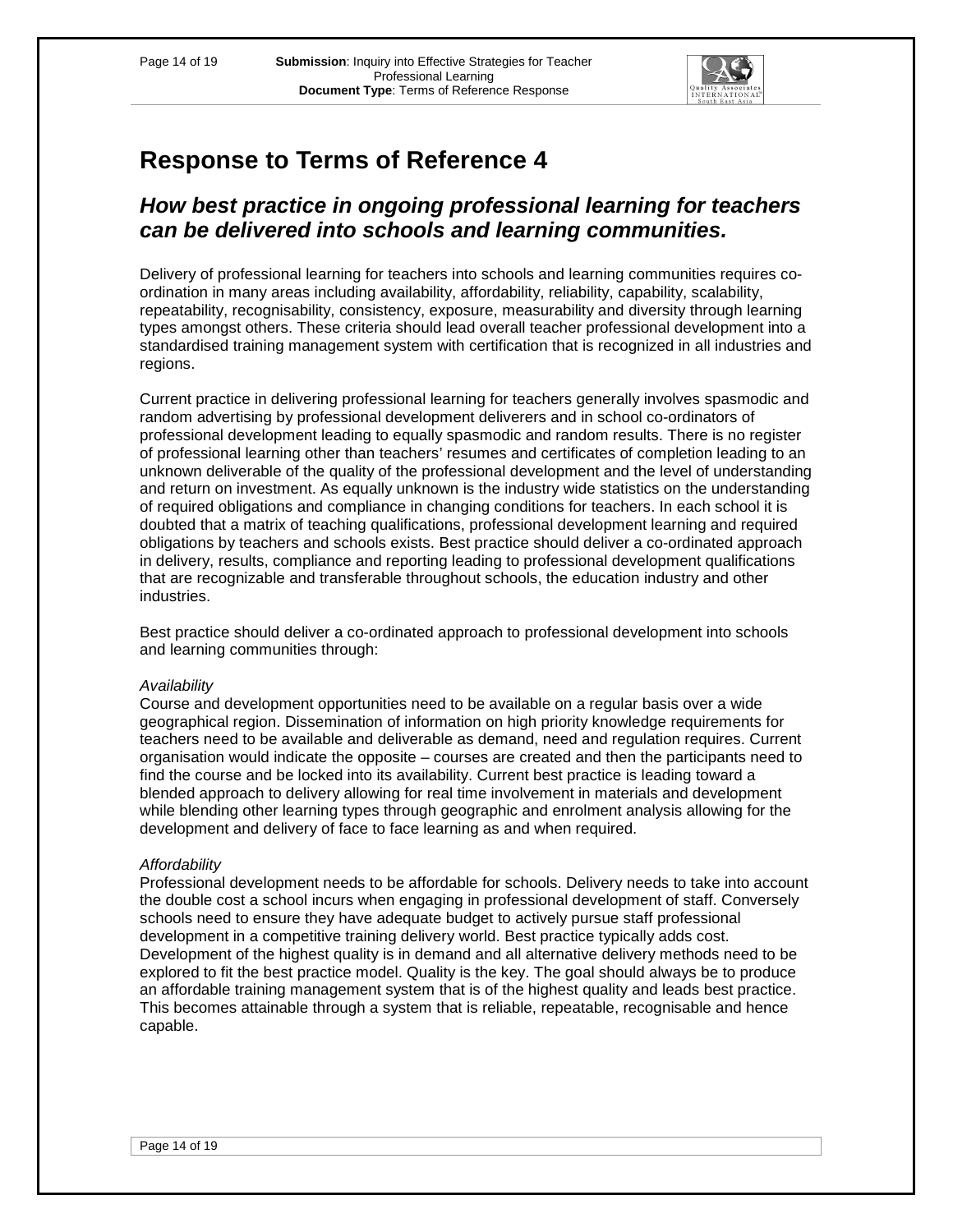

## **Reliability**

Professional development delivered on broad scale needs to be reliable. The professional development participants (both teachers and schools) need to be sure that the information being disseminated is both correct and can be obtained in much the same way regardless of the course or learning type. Best practice should follow a standardised approach in the development of professional learning so that all courses delivered meet a criterion that allows the participants to be sure that regardless of the delivery, delivery type and learning model the key knowledge requirements for the learning are being met.

#### **Capability**

Best practice would see professional development as a delivery system across a population that is diverse in skills and location and as such should be capable of delivering a broad range of skills and required information to the entire population. The broader aim is to deliver the same quality course to all locations with minimal diversity in cost based on location, population and current skill levels. Capability is the key to making the professional development opportunities affordable to all participants in all schools. Best practice in fact should be able to lead the way in creating the environment where the most remote and least population can in fact contribute and gain from the training system beyond participation.

#### **Scalability**

Every professional development course needs to be scalable. That is as demand requires it the professional development opportunity should be deliverable to the size of the audience demanding its attention. The development opportunity also needs to be scalable into other forms of learning where appropriate, not all topics and courses will have relevance with all learning and delivery types. To that end scalability feeds into the capability of the development opportunity in its ability to deliver a reliable, affordable and recognisable learning. In fact as a development opportunity grows so should all other measures that it is measured by. Best practice would imply that to be scalable we need to ensure that all other measures are as equally as scalable in order to deliver a system that is of the highest quality.

## **Repeatability**

Best practice ensures that all professional development opportunities are repeatable. That is that it can be reproduced at any time in any location to create equity to all who require to be trained. This can be achieved by different means and is directly dependant on the delivery type as each type has its own unique qualities that deliver information to the participants.

## **Recognisability**

Development opportunities need to be recognisable to the broader education community and meet assessment and completion criteria. Best practice would allow that courses undertaken under the guise of professional development should be recognised by other educational institutions and other industries thus allowing for qualifications to follow teachers to different educational institutions and industries and allow them to be used as a measure for furthering careers and changing industry as would qualifications from other industries moving into the educational world.

#### **Consistency**

Professional development delivery needs to be consistent across all facets. Best practice should lean toward criteria for knowledge requirements being set for courses, regularly reviewed and fed back into all delivery types of the professional development. Conducting reviews ensures all those delivering courses are consistent with the requirements and guidelines. It may occur that the particular topic of the professional development has a limited number of subject matter experts (SME) offering the opportunity. In that event the training management system should be guided by the SME but some standard review responses should be required to remain consistent with world best practice.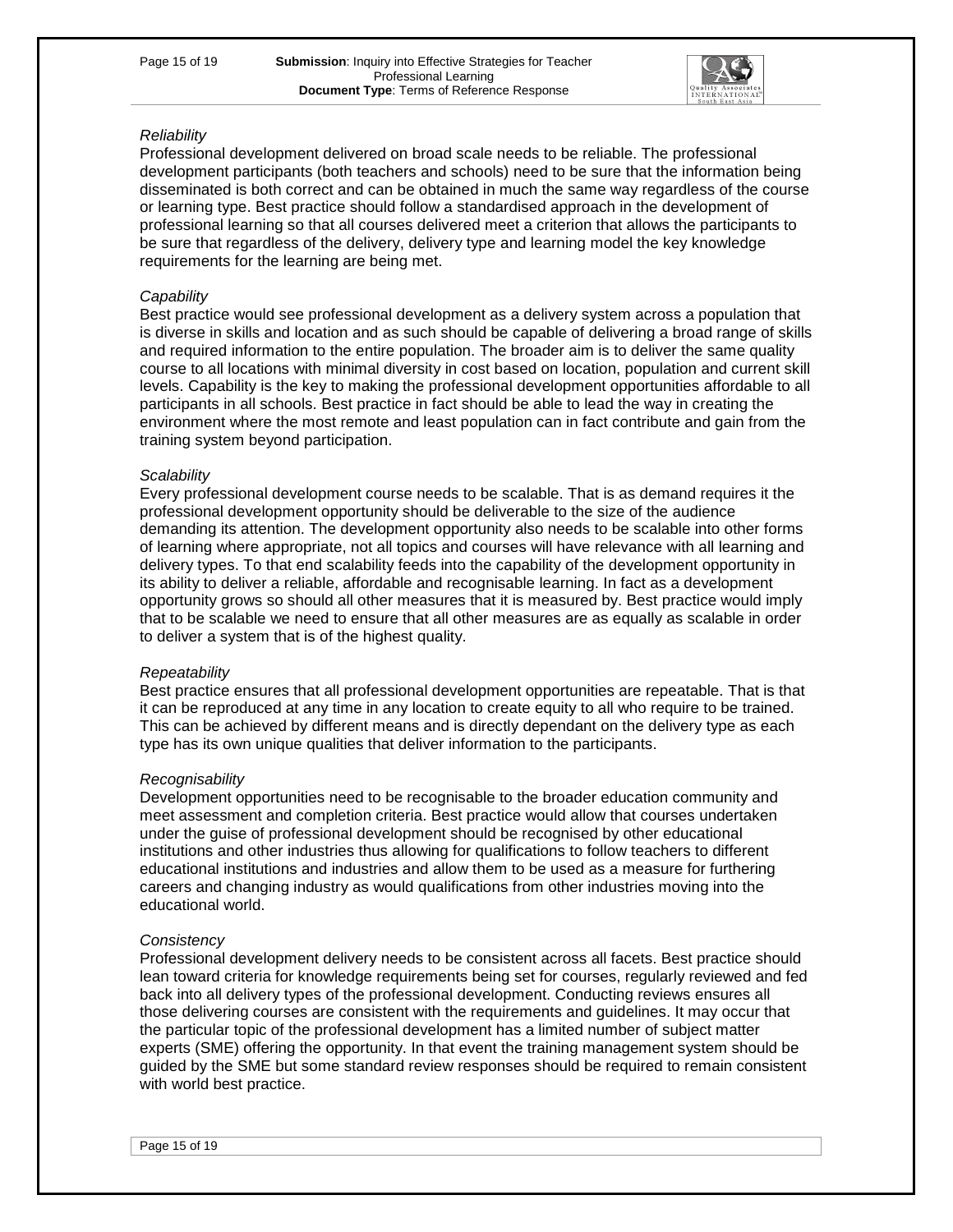

## Exposure

Professional development needs to be exposed to the participant population in order to obtain feedback to continuous improve all learning opportunities, delivery methods, delivery and so on. All parameters of the course require data and measurements to improve – this only comes through exposure. Exposure is also required in the marketing of professional development opportunities. The education community as its best practice should allow teachers, professional development participants and deliverers to constantly and consistently view, edit and use recognisable and quality avenues to professional development through agreed standards.

#### **Measurability**

In order for best practice to occur in professional development and for the training management system to lead world's best practice all facets need to be measurable. To stand next to other centres of learning and ask to be recognised as a valid form of knowledge and skill attainment the is standard practice not just best practice. Measurement will vary dependant on delivery method, learning materials, skill requirements and knowledge requirements but the basic tenet needs to be each area of the training management system is measured against agreed and standard criteria.

#### **Diversity**

Best practice in a training management system for professional development of teachers needs to have diverse methods of delivery and learning opportunities each of which has set agreed criteria that allows for measurability, reliability, and scalability. Valid forms of development are not simply lecture style convention based delivery – all forms of learning types and delivery types need to be represented and assessment criteria set for each. It is as equally valid that a school does some professional development internally relying on the expertise of their own staff if it is available under the proviso that it is measurable within the training management system – skills on the computer being a case in point. It is equally valid as a professional development deliverer to go to a school and mentor teachers through required knowledge - again if it is measurable. In best practice all forms of delivery and learning need to be represented but also need to be integrated into the system so that all other best practice measures can sustain the quality of the system.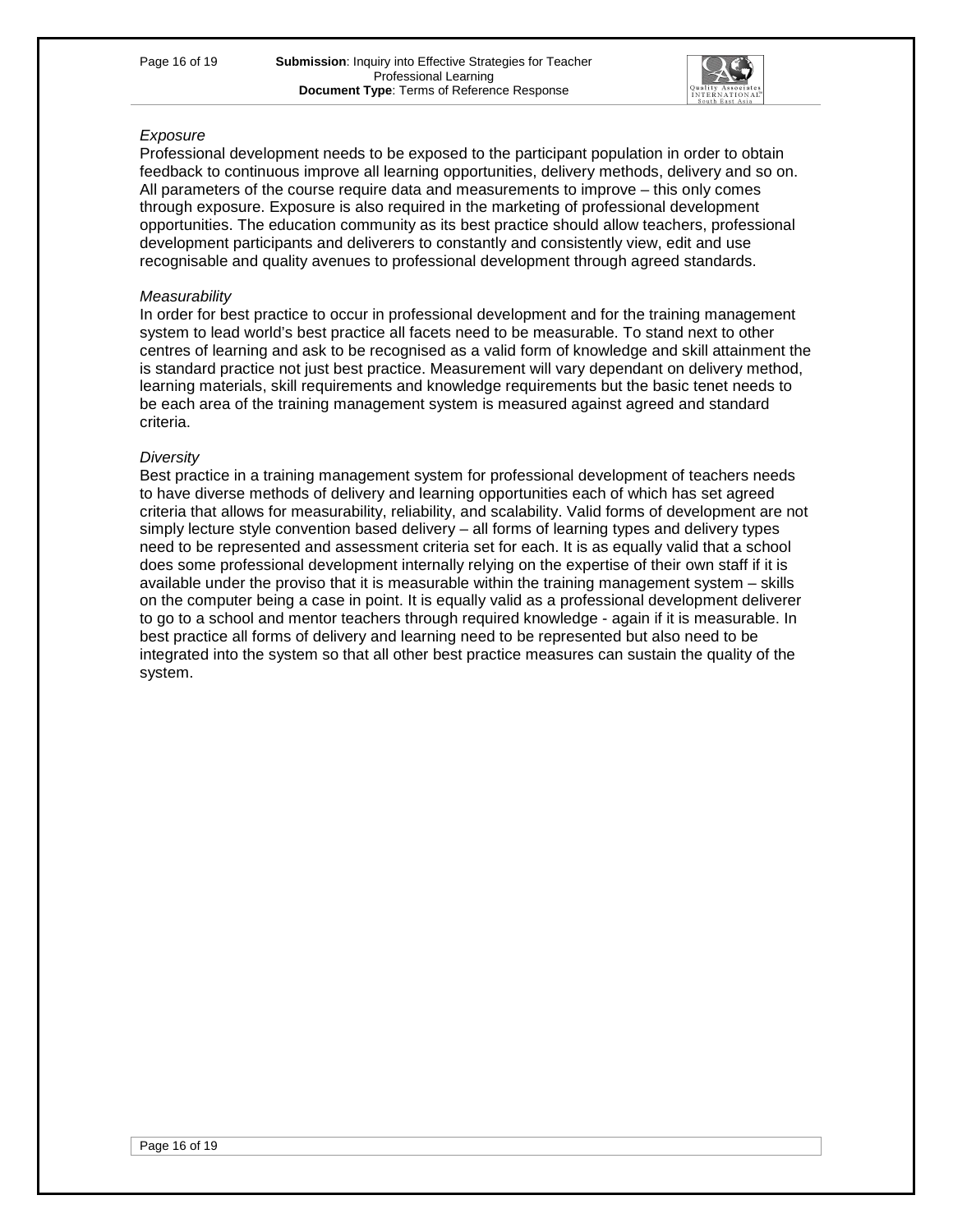

## **The potential for greater cross-sectoral links between industry, training institutions and schools in the delivery of ongoing professional learning for teachers**

Industry, training institutions and schools can all learn from each other in respect to professional learning and the delivery of knowledge requirements through potential and existing programs on the basis of curriculum analysis across the board. Industry sources its personnel from both the student and teacher body of educational institutions and likewise educational institutions should be sourcing staff from industry areas of skill shortage and potential new areas of growth and innovation. Additional to this, educational institutions could be sourcing their professional development through industry and industry can be learning from the approach to training and or learning that educational institutions have. By having an integrated approach with industry professional development of teachers can be delivering real time knowledge requirements into the system ensuring that data is filtered through to students creating a higher level of entry knowledge when entering industry. Industry can also target areas of requirement and current resource gaps; with true correlation some forward planning can be done, creating an avenue of entry into industry and even potentially influencing curriculum in educational institutions to allow students to have more alternatives as they work through the education system. This would be achieved by industry assisting in the professional development of teachers in standard tutorial courses, work exchange enterprises, and making industry techniques, current and new, available to teachers and hence available to the student body through advanced curriculum and in school programs. This would need to be achieved through best practice and is outlined in terms of reference 4 in this submission.

Industry is beginning to head in the direction of corporate universities combining required industry skills with the recognition for employees and contractors in equivalent tertiary and certified studies. Collaboration between educational institutions and corporate industry sectors has increasing benefits to both sectors including strengthening interdependency between organisation and employee or contractor through recognisable and measurable investment in the body of knowledge of the individual and hence the organisation creating distinct career paths in industry. This then strengthens the course offerings in both secondary and tertiary institutions by having current industry standards available to them in their curriculum development.

The basic difference between industry and educational institutions is that one is profit based and the other is outcome based. This is where the definition of return on investment can be the bridge between the two. Typically return on investment (ROI) is determined in a dollar value. This should be extended to take in the outcome based approach of educational institutions. This would include increasing the skills of the employee base, ensuring the acquirement of any required regulations, creating an atmosphere of continuous improvement and so on; each of which will contribute to a broader, and often dollar based higher level return on investment. Teacher professional development should endeavour to increase the broader knowledge of its teaching community heading toward a higher quality product delivered to its customers (the student and parent body and industry) ensuring a higher level outcome – a key basic measurement of all educational institutions. This then transpires into a higher quality entrance into industry which, in a shorter time frame, should reach a dollar value return on investment in industry.

The education industry does not follow the hard and fast bottom line rules as industry does. That said there is still a need to meet a budget based on sources of income (profit and cost ratios in business) – in essence profit is not always a key measure of the processes that occur in the institution. They can generally be considered as not for profit organisations. This brings us to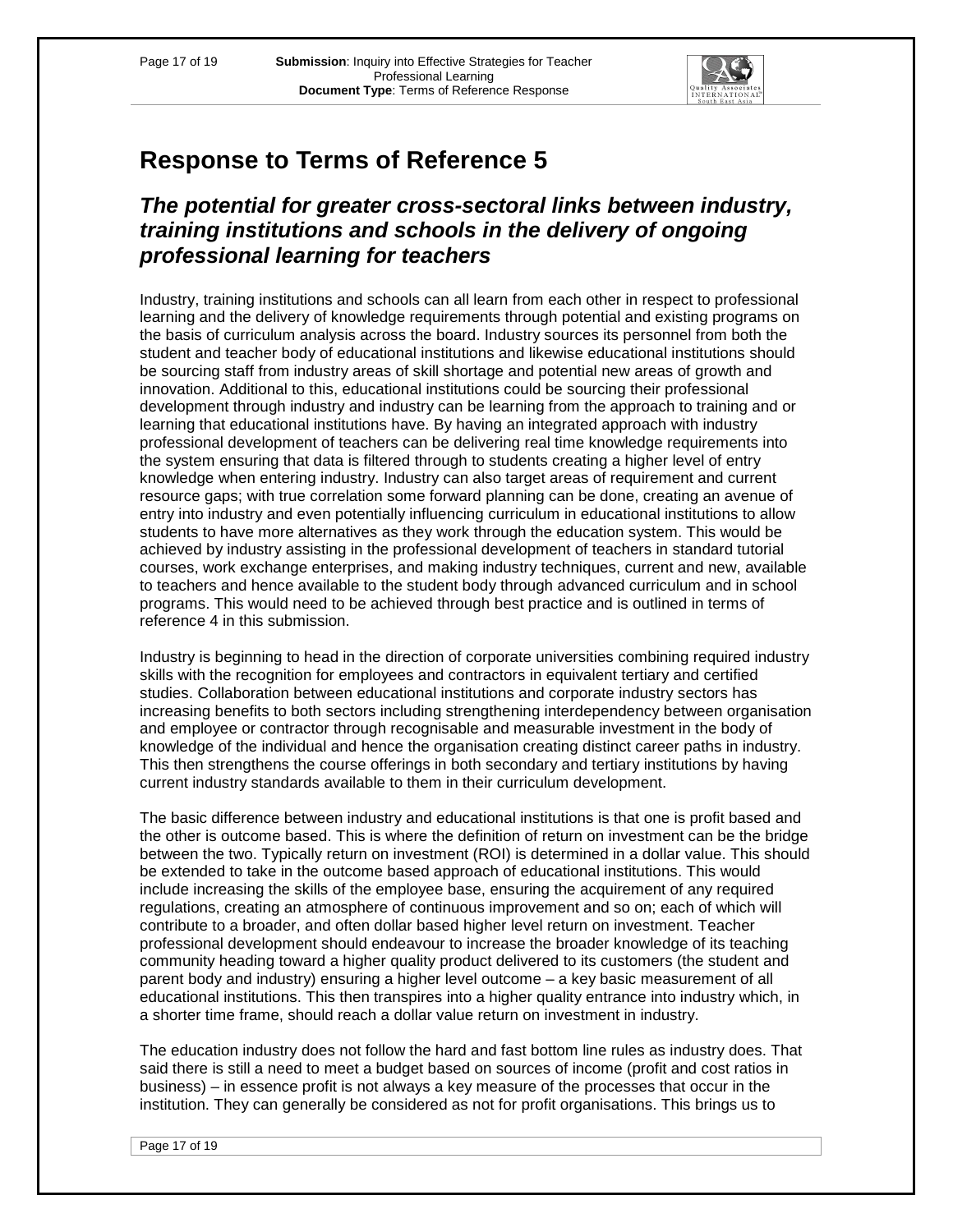

funding professional development programs and in a not for profit organisation the outline in terms of reference 4 will be paramount to an acceptable delivery. This is where all the stakeholders in the professional development delivery system can contribute, deliver, administer, assess and gain both financially and academically from the process. The cross sectional links between industry and educational institutions is a critical to quality issue. Investment in the professional development process by industry can offset costs to educational institutions and ensure a higher standard of entry into industry – setting up the delivery system to ensure this occurs will contribute to a higher body of knowledge in the education sector, increase linkages between industry and education and put in place a culture of continuous improvement in both sectors.